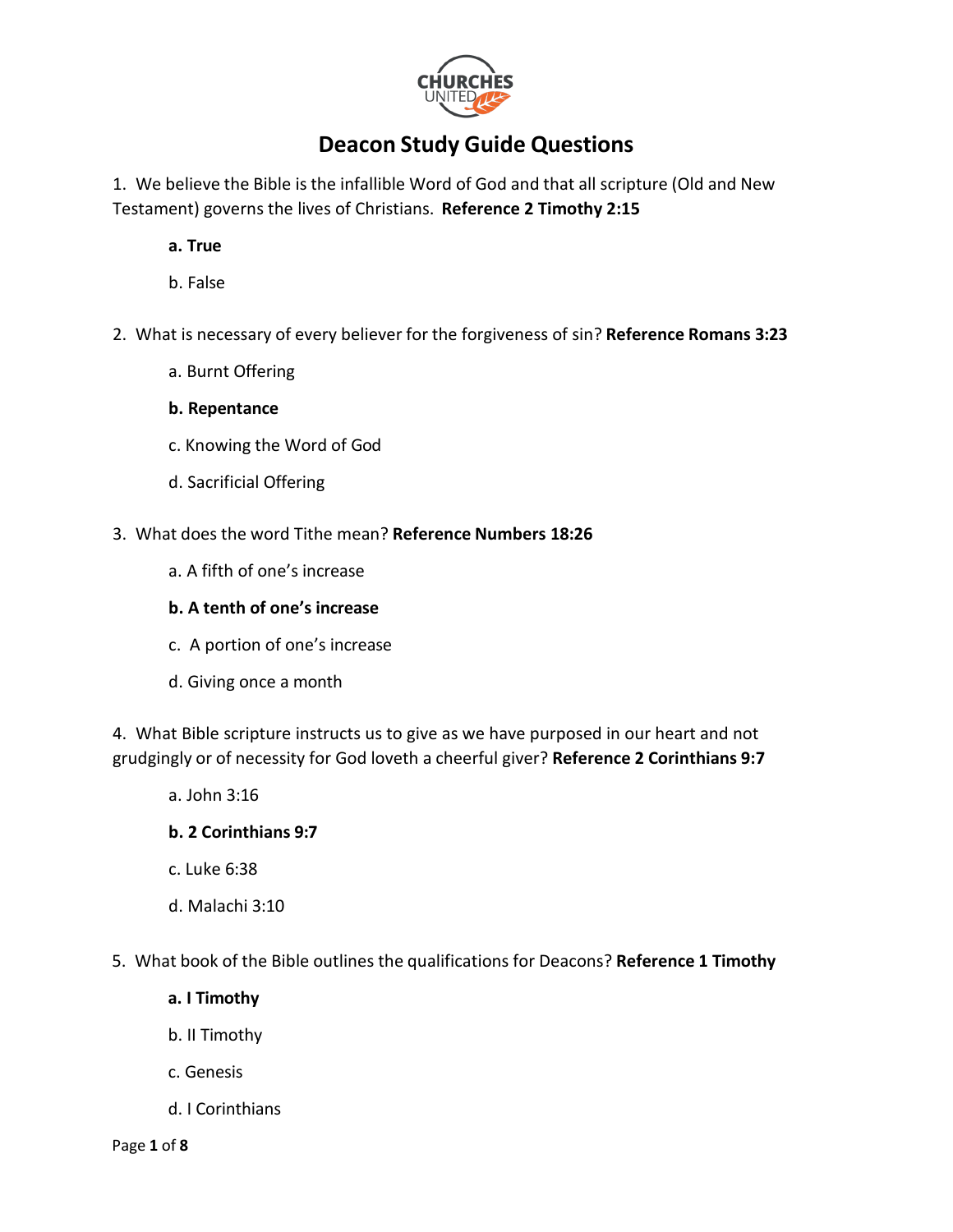- 6. What does eschatology mean?
	- a. The study of the Old Testament
	- **b. The study concerning the fulfillment of last things and end times**
	- c. The study of the doctrine of living a righteous life
	- d. The study of biblical genealogy
- 7. According to Malachi 3:8, how does one rob God?
	- a. By not witnessing to their family members
	- b. By not leading a ministry at your church
	- **c. In tithes and offerings**
	- d. All of the above
- 8. What does benediction mean?
	- a. A pronouncement of forgiveness
	- b. An opportunity to leave the service
	- c. A statement of victory for anyone named Ben
	- **d. A declaration of wellness and favor**
- 9. What do you need wisdom for in Proverbs 11? **Reference Proverbs 11:30**
	- a. Giving in tithes and offering
	- **b. Soul winning**
	- c. Reciting scriptures
	- b. Praying in the Spirit
- 10. Where were followers of Jesus Christ first identified as Christians? **Reference Acts 11:26**
	- **a. Antioch**
	- b. Samaria
	- c. Bethlehem
	- d. Philippi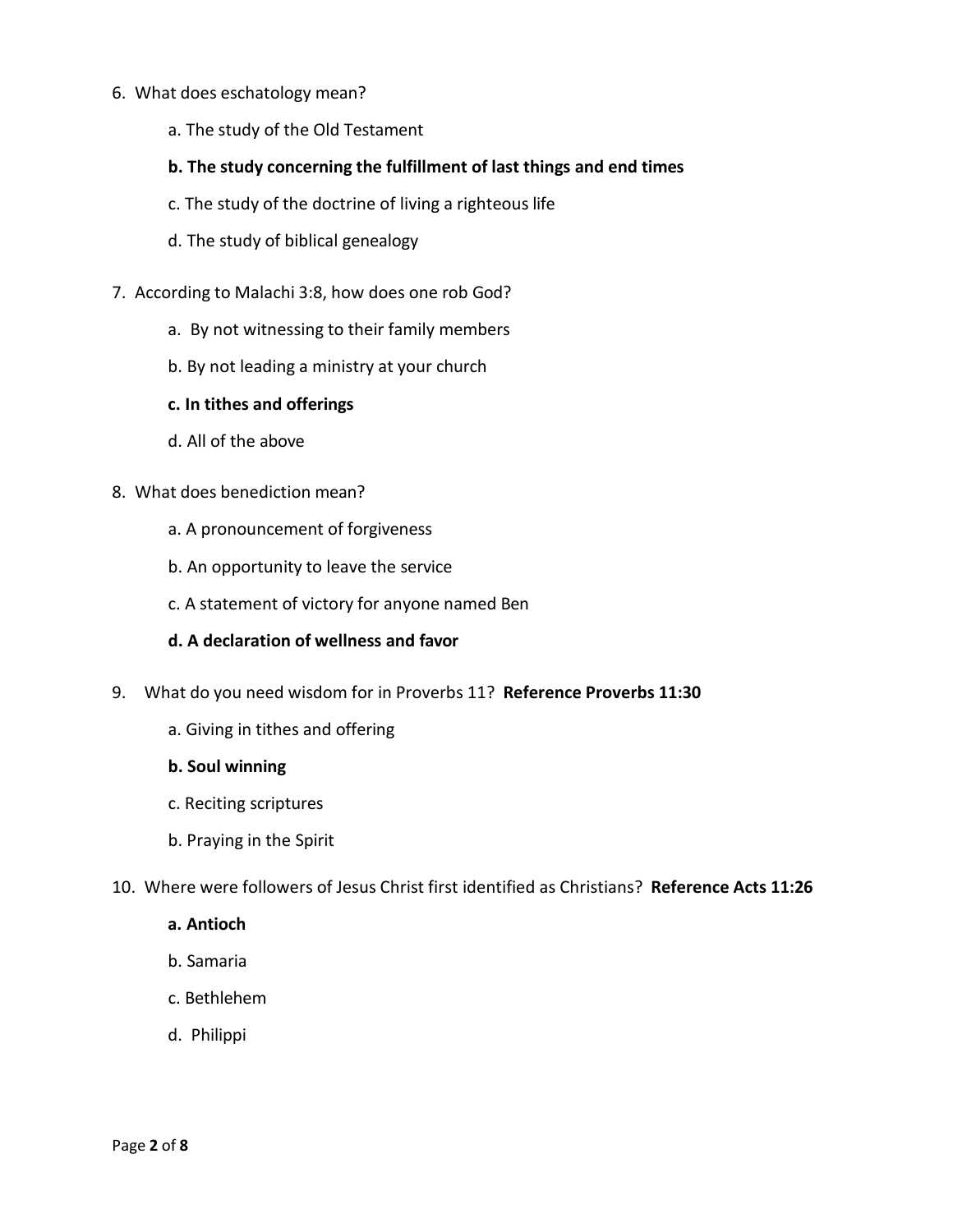11. Faith cometh by \_\_\_\_\_\_\_\_\_\_, and hearing by \_\_\_\_\_\_\_\_\_\_\_\_\_\_\_\_\_\_\_\_\_\_. Reference Romans **10:17**

a. studying, listening to God

## **b. hearing, the Word of God**

- c. memorizing, the Word of God
- d. preaching, the Word of God

12. Ephesians 6 says, "For we wrestle not against \_\_\_\_\_\_\_\_ and \_\_\_\_\_\_\_\_\_, but against principalities, against powers, against the rulers of the darkness of this world, against spiritual wickedness in high places." **Reference Ephesians 6:12**

a. devils, evil

### **b. flesh, blood**

- c. right, wrong
- d. men, women

### 13. Which is a characteristic of a Church Leader?

- a. One that serves
- b. One that has a good name
- c. One that is a giver in tithe and offering
- d. One that supports the vision of their Pastor

#### **e. All of the above**

- 14. In what city was Jesus born?
	- a. Jerusalem
	- b. Nazareth
	- **c. Bethlehem**
	- d. Bethesda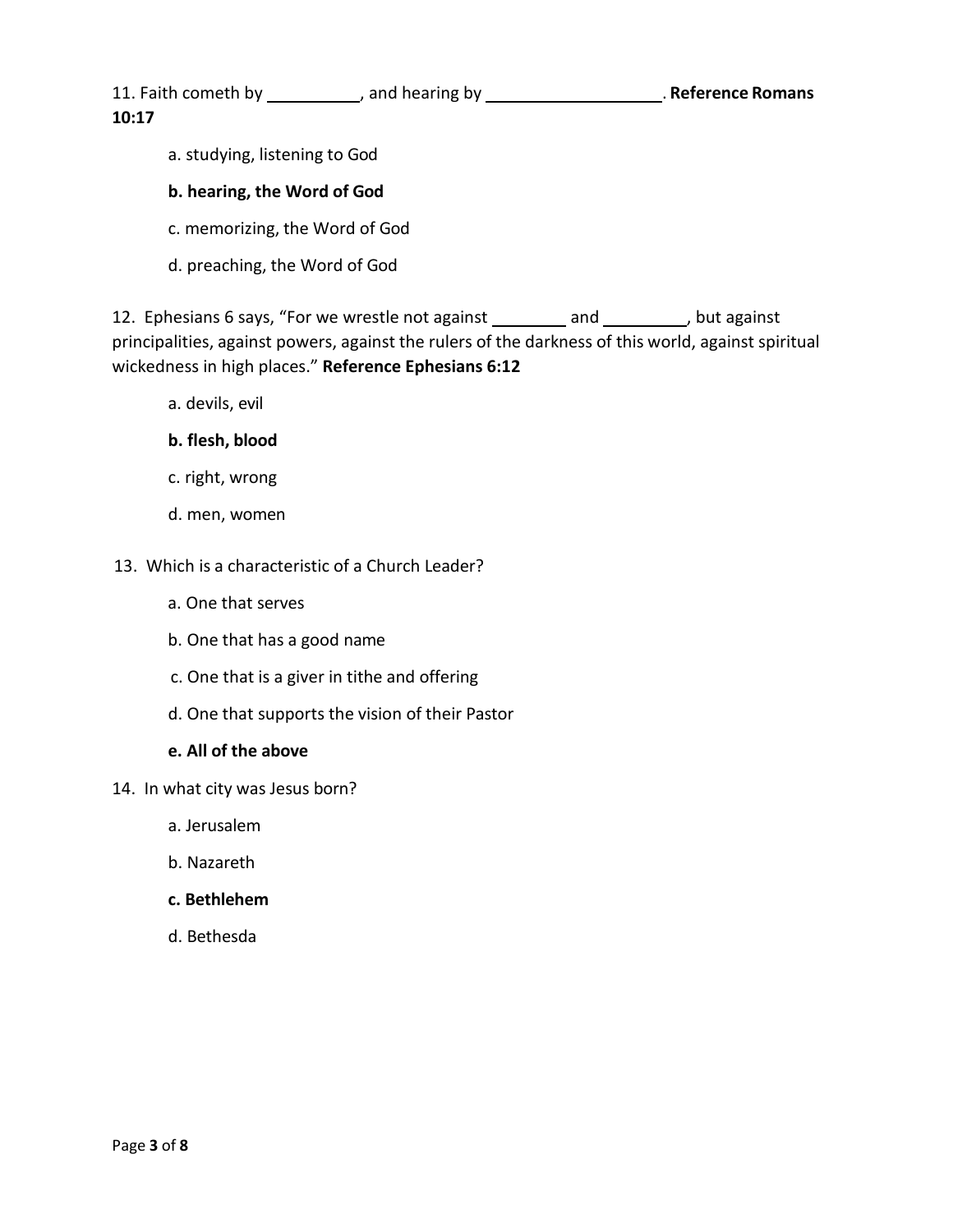15. Which is not a characteristic of a Deacon as outlined in I Timothy 3? **Reference I Timothy 3:8-13**

- a. Must be the husband of one wife
- b. Must first be proved
- **c. Must be at least 25 years of age**
- d. Must be found blameless
- 16. Which book below is not one of the first five books of the Bible?
	- a. Genesis
	- b. Exodus
	- **c. Judges**
	- d. Deuteronomy
- 17. What are the first five books of the Bible called?
	- a. Pentagon
	- **b. Pentateuch**
	- c. Instructions
	- d. The foundation
- 18. Who was the author of the first five books of the Bible?
	- **a. Moses**
	- b. Abraham
	- c. Melchizedek
	- d. Noah
- 19. Which person was not one of the 12 disciples of Jesus Christ? **Reference Matthew 10:1-4**
	- a. Bartholomew
	- b. Matthew
	- **c. Ananias**
	- d. John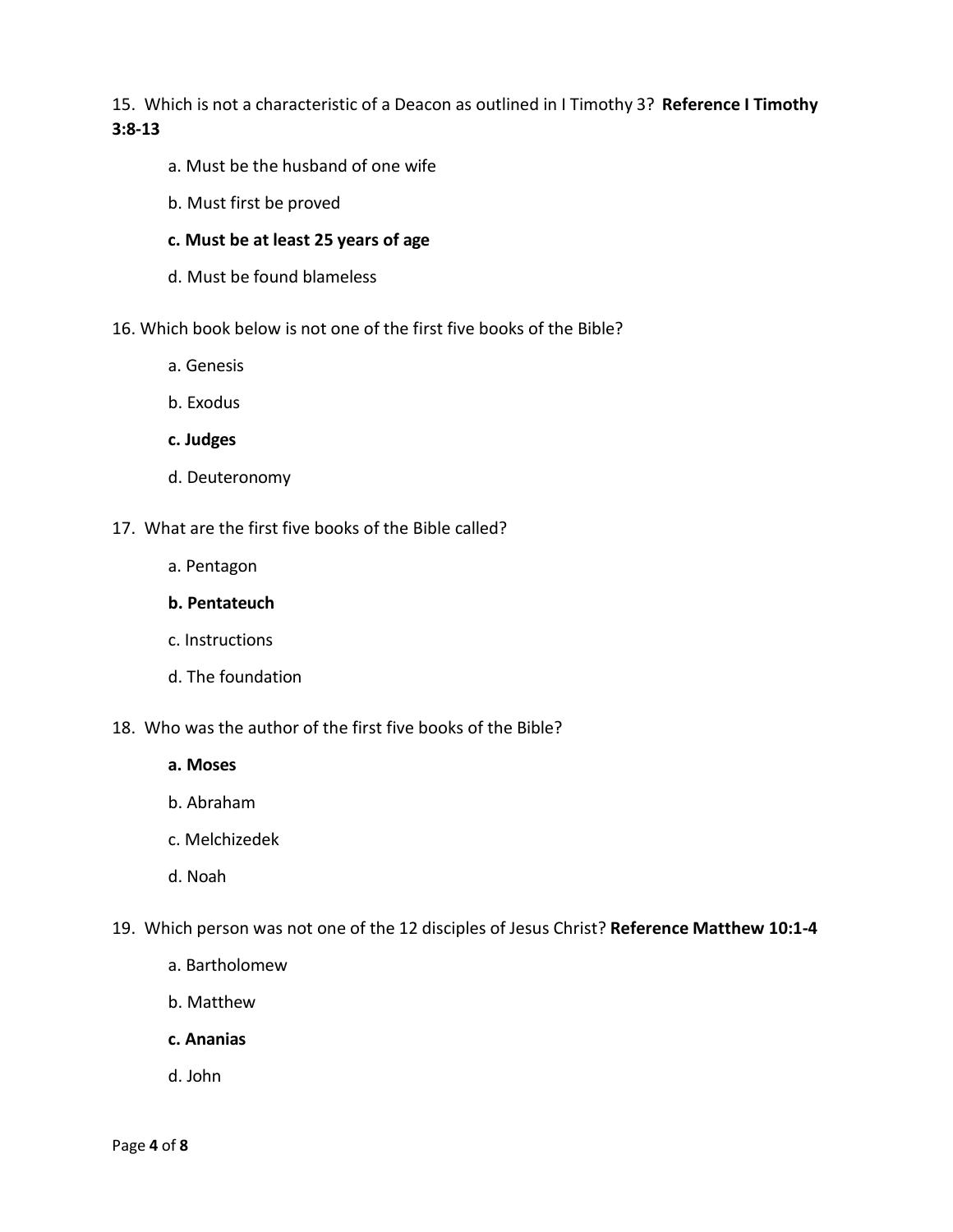20. Where in the Bible are we called to be witnesses for Jesus Christ? **Reference Acts 1:8**

- a. Matthew 1:1
- **b. Acts 1:8**
- c. John 3:16
- d. Mark 4:1
- 21. How many books are in the New Testament and the Old Testament?
	- a. 38 in the New Testament; 28 in the Old Testament
	- b. 33 in the New Testament; 33 in the Old Testament

### **c. 39 in the Old Testament; 27 in the New Testament**

- d. 46 in the New Testament; 20 in the Old Testament
- 22. Which of the following best describes the Gospels?
	- a. Philosophical statements of Jesus

# **b. Proclamation of the "Good News" about Jesus**

- c. The writings of Jesus
- d. Theological dogma for Jewish transition
- 23. Where was Saul going when he met Jesus on the road? **Reference Acts 9:1-6**
	- a. Jerusalem
	- **b. Damascus**
	- c. Corinth
	- d. Rome

### 24. Who anointed David as King? **Reference 1 Samuel 16:12-13**

a. Saul

### **b. Samuel**

- c. Jesse
- d. Eliab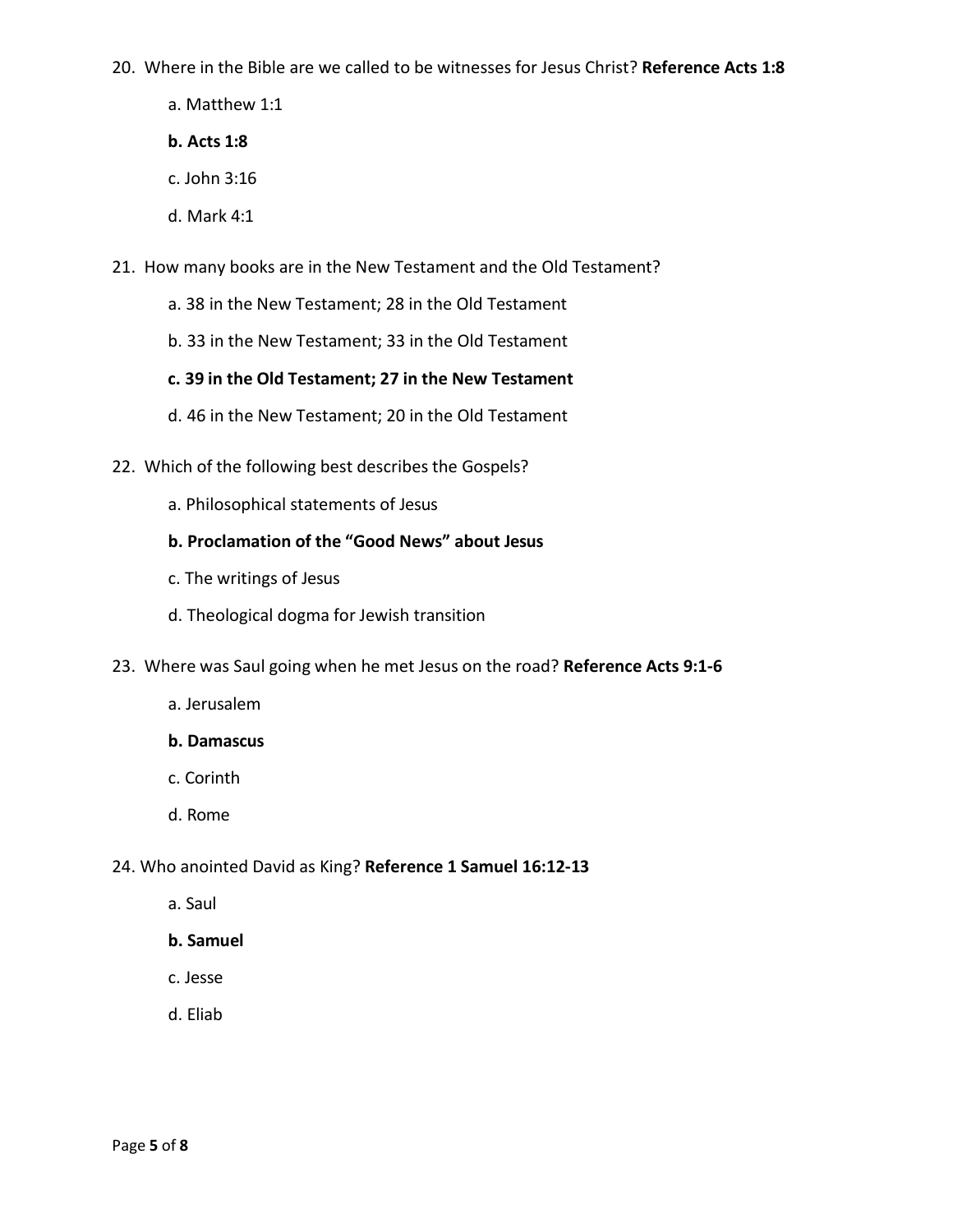25. What spiritual ceremony uses edible symbols to commemorate our Lord Jesus Christ's death on the cross?

### **a. Communion**

- b. Ordination
- c. Baptism
- d. Consecration

26. What does 1 Samuel 15:22 say "…is better than sacrifice?"

- a. Joy
- b. Peace
- c. Faith
- **d. To obey**

27. As leaders, we are called to do all of the following, **except**?

- a. Serve
- **b. Complain**
- c. Pray
- d. Give

28. In 1 Peter 3:15, what does Peter say we should always be ready to do?

- **a. Witness**
- b. Pray
- c. Worship
- d. Give

29. What is the meaning of the phrase "sound doctrine" in 2 Timothy 4:3?

- a. Good scriptural worship music
- b. Information concerning the prophets of the Old Testament

### **c. Biblical instructions for living in righteousness**

d. Theological explanation of the ministry of the Apostles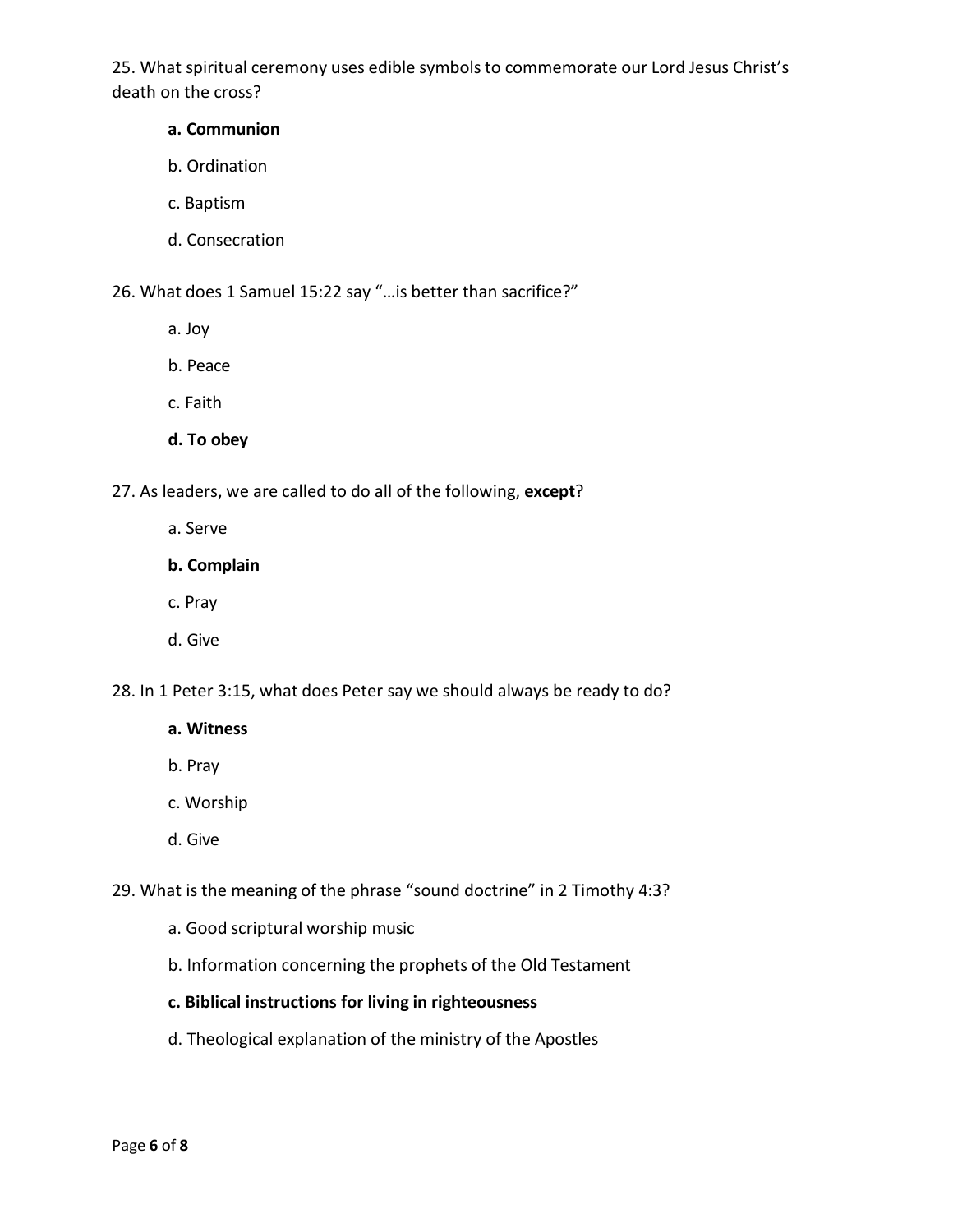30. What characteristic should you have as a Christian Leader?

a. To carry the culture of your Local Church

b. To operate in Integrity

c. To be an authentic worshipper

**d. All of the Above**

31. The Local Church is the central institution established by God to teach, train and develop Christians for the Kingdom of God.

**a. True**

b. False

32. God's divine design for humanity revolves around His desire to restore a personal relationship with us.

**a. True**

b. False

33. Now \_\_\_\_\_\_\_\_\_ is the substance of things hoped for, the evidence of things not seen. **Reference Hebrews 11:1**

a. Love

**b. Faith**

c. Prayer

d. Hope

34. What scripture encourages us to worship together in person and not take this opportunity for granted? **Reference Hebrews 10:25**

a. Philippians 2:5

b. Ephesians 3:20

### **c. Hebrews 10:25**

d. John 3:16